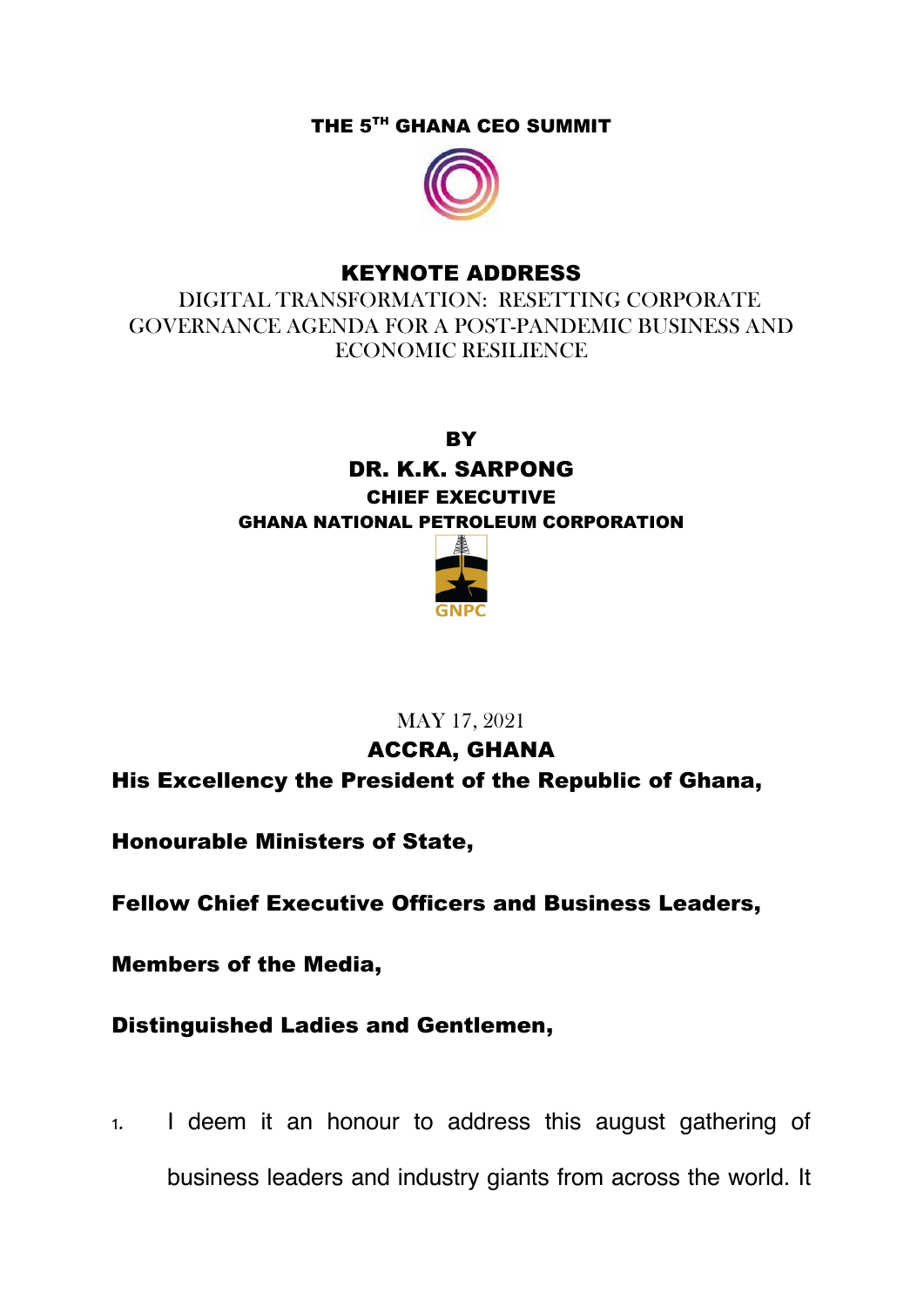is always a great joy to deliberate with fellow CEOs and business leaders on ways of improving the administration of businesses to achieve corporate success.

- 2. For reasons that are obvious to us all, we meet today in circumstances that are not entirely normal, circumstances that have prompted intense discussion on adapting to a changing world, and how to leverage the lessons learnt from this 'new world' to our advantage.
- 3. I am certain that we all marvel at how the COVID-19 pandemic has led to a paradigm shift that affects all aspects of our lives, including how we manage and administer our businesses. The pandemic has, by no means, provided numerous lessons to business managers and prompted businesses and institutions to take a second look at the way they do things to ensure their survival.
- 4. At the core of the lessons learnt from the pandemic is the need to transform our business models and processes using digital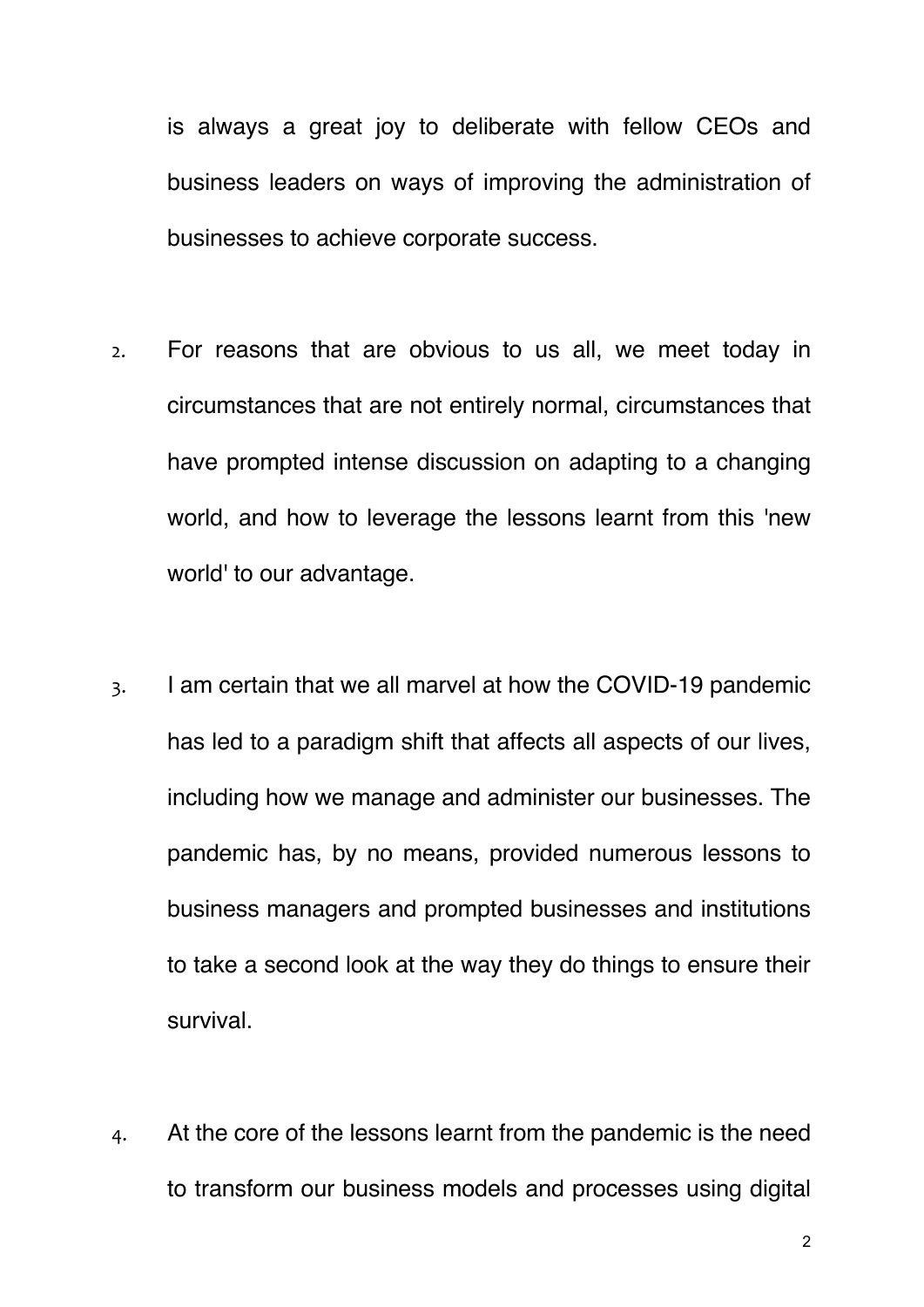technology and for this agenda to be initiated by corporate Boards and Management. In as much as the need for digitization in business preceded the pandemic, the pandemic served as the unsolicited needed catalyst for targeted action and implementation.

- 5. Countries still struggle with how to manage the crisis and its after-effect effectively. If businesses are to recover from the shocks of the pandemic, there will be the need to reset the corporate governance agenda to build business resilience and ultimately sustained economic growth.
- 6. The corporate governance structure of our businesses is key to building economic resistance to meet our contemporary challenges. Good corporate governance is needed to ensure the proper running of enterprises to engender investor confidence that attracts required equity and risk capital. Good corporate governance ensures economic growth as microenterprises deliver good results. The governance structure of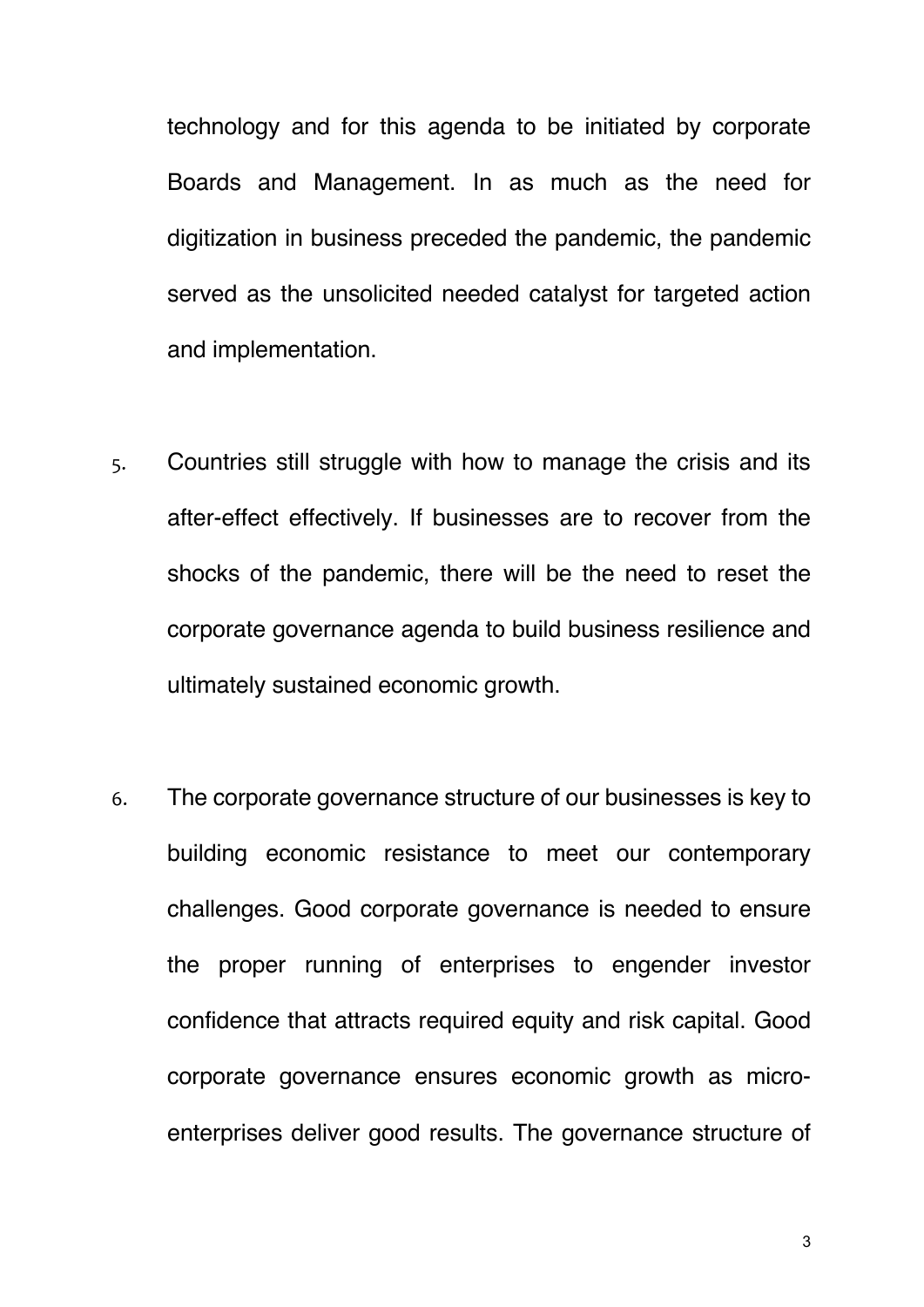most businesses has been on auto-pilot, but now, with the COVID-19 pandemic, we cannot do business as usual.

- 7. The pandemic has revealed the importance of business to society and demonstrated the power of technology in striving to meet the needs of all stakeholders. It has also become increasingly clear that to run productive and profitable businesses, digital transformation is critical. Under the current circumstances and beyond, there is no doubt that the corporate governance agenda should embrace digital transformation for businesses to achieve resilience.
- 8. A vision of employing digitization for business must be set by Boards for implementation by Management. Technologically literate Boards and Management are a must-have for all businesses in today's world. A Board that recognizes and appreciates the essence of technology will be of immense benefit to the administration of businesses. This is so because the Board will understand the need to digitize the business and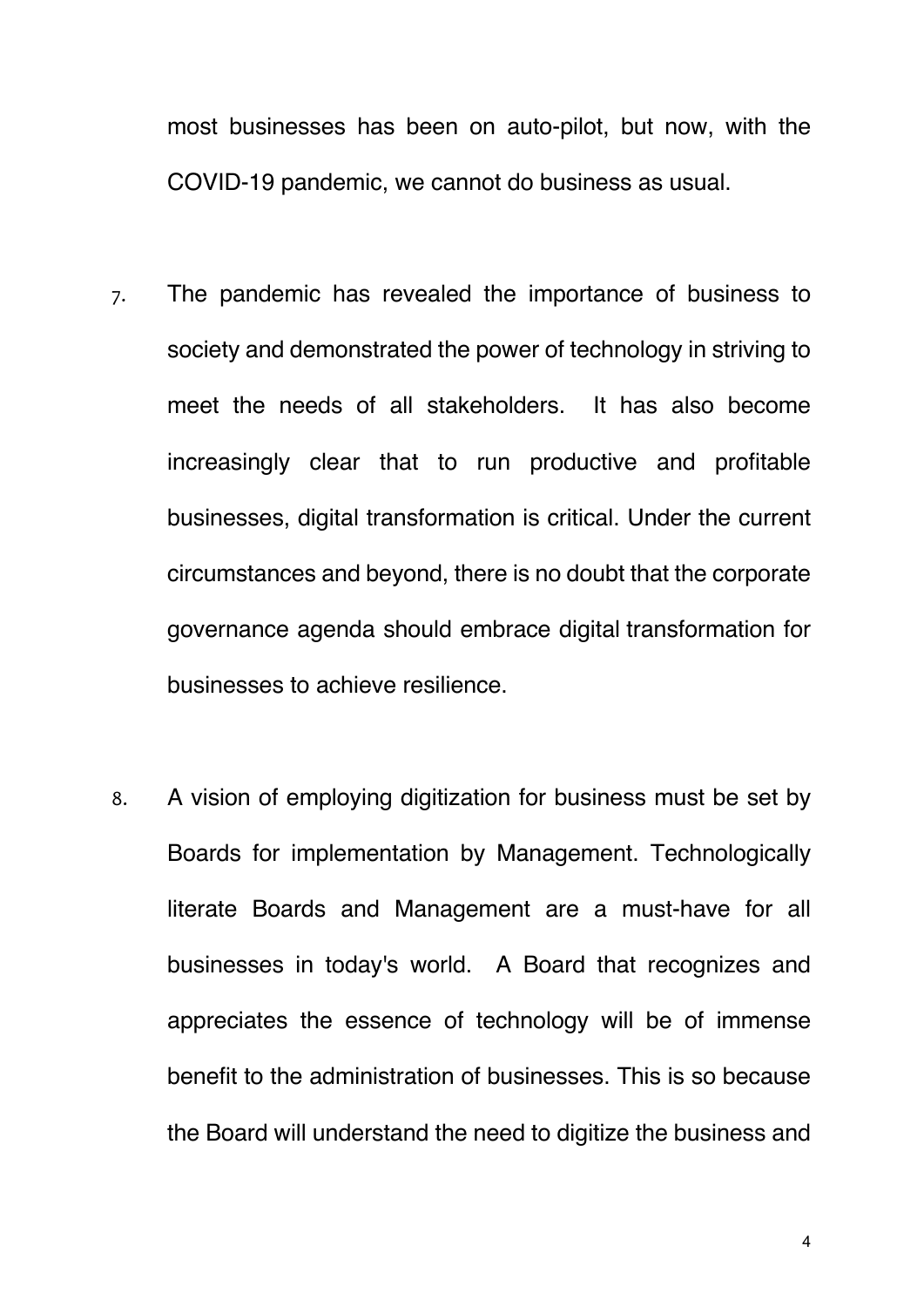retrain staff to meet the needs of the contemporary technological marketplace.

- 9. A corporate governance agenda that promotes post-pandemic business and economic resilience will require a more in-depth look at how seriously our Boards and Executives consider digitization. Suppose the Board and the Management appreciate that technology will lead to revenue growth and improved return on assets, among others, they will reset the agenda from the top and ensure that it is replicated at all levels of the organisation. It may even be necessary for the Board and Management to receive training.
- 10. A Board committee may also be formed to deal with digital transformation and digital innovation. To enhance the work of the committee and that of the Board, it may also be beneficial to appoint external experts to such a committee.
- 11. As we recognize the essential role of technology in business, we should be mindful of and swiftly deal with accompanying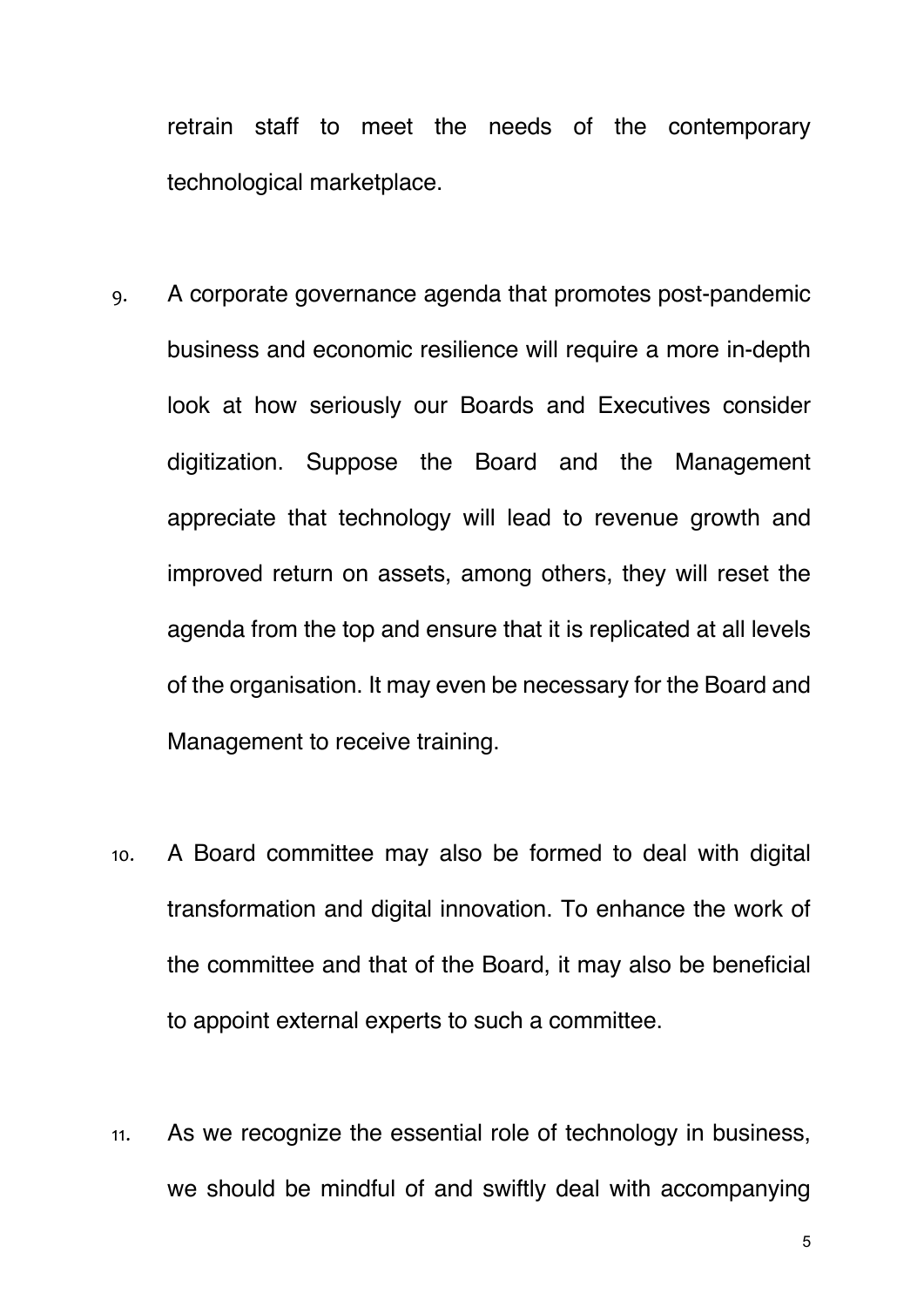threats, such as cybercrime, terrorist activities, and intellectual property theft, among others. These are serious issues and threats to technological innovation to which we must be responsive.

- 12. Distinguished Ladies and Gentlemen, as we deliberate on leading our businesses into post-pandemic resilience, we cannot ignore the monumental and commendable work done by the Government of Ghana to digitize the economy. The creation of the Ministry of Communication and Digitalization is a pointer to the resolve and commitment of our government to ensure that our dear country is not left behind in the global technology and digital revolution. But one may ask: is the government's effort enough to ensure success?
- 13. I reckon that good corporate governance in both the private and public sectors is needed as well. As I have indicated already, the Board of Directors and Management would have to take appropriate measures to ensure that a successful technology and digital revolution is achieved.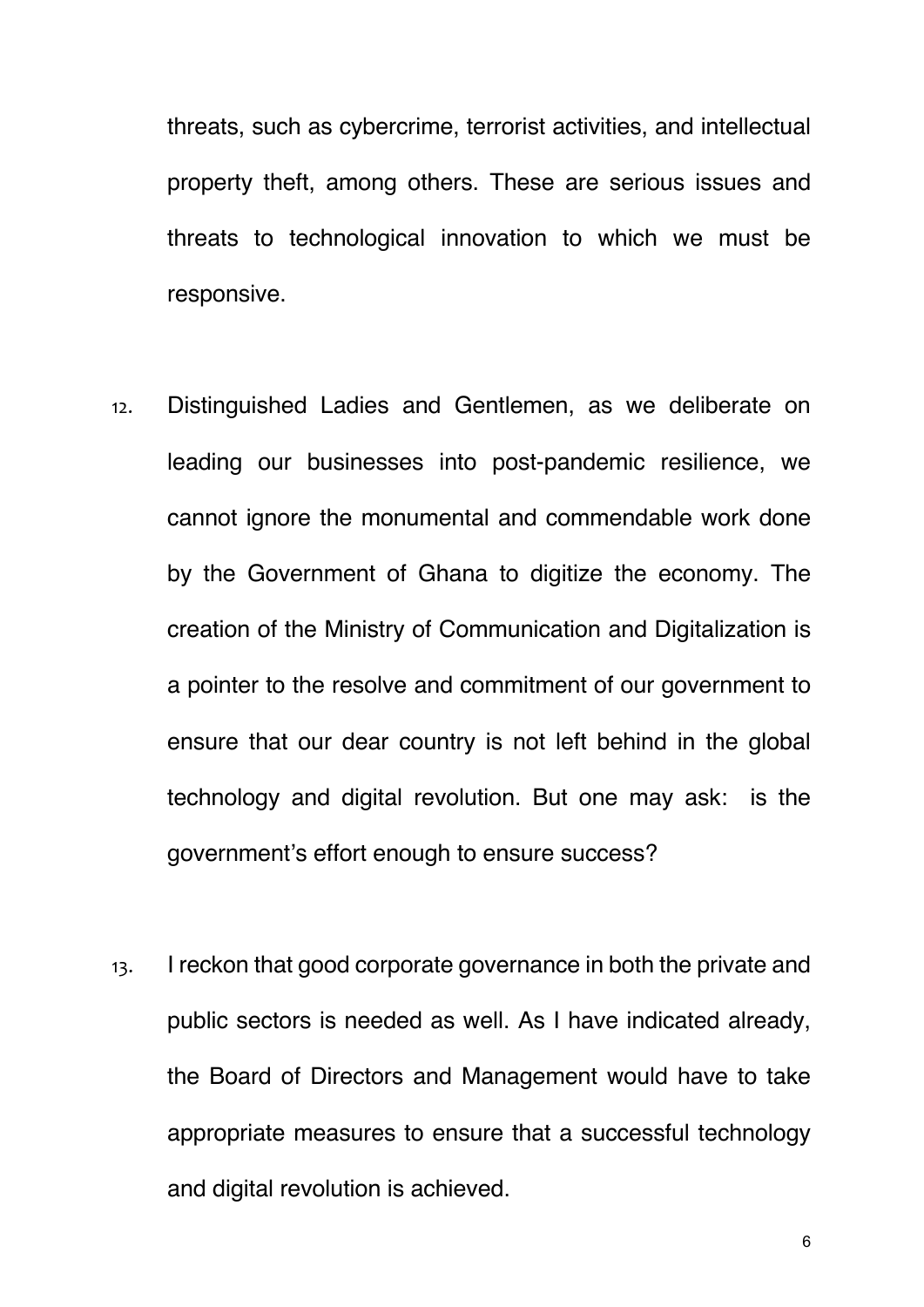- 14. Distinguished Ladies and Gentlemen, I must add that resetting the agenda to achieve business and economic resilience may not rely on only digitization. There are other issues of importance in corporate governance, which I wish to offer some thoughts on.
- 15. I would like to talk briefly about four of them. These are:
	- making choices to reflect the right Board and business cultures,
	- undertaking meaningful Corporate Social Responsibility initiatives,
	- ensuring reasonable gender balance on Boards, and
	- committing resources to procure requisite technological infrastructure and for training and retraining of staff.
- 16. It is time for us to reset our choices to reflect a good business culture. Pre-COVID-19 times, I had the opportunity to serve on several Boards in Ghana and abroad. Most boardroom culture, from my observation, has lost lustre. Some Boards also tend to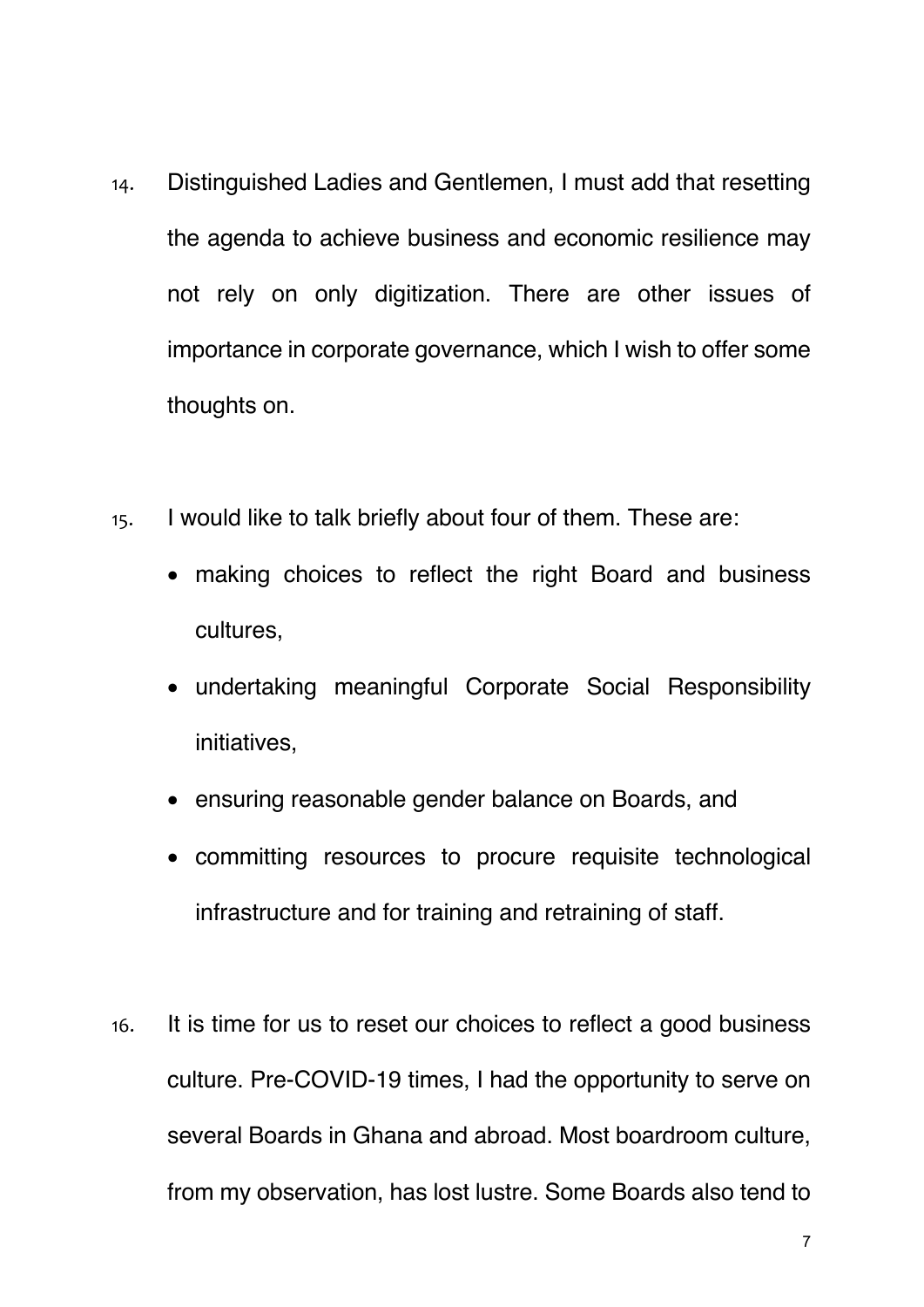be captured by Management or a few board members. Other Boards do not function well because top Management withholds information from the Board members, thereby limiting meaningful boardroom debate. There are also those Boards that have members who have no interest in the business of the Board because they lack competence, confidence, experience, qualification, and perhaps, lack understanding of their role or obligations as board members.

- 17. I have also seen Boards where group alliances based on ethnicity, politics, or religion have led to the colouring of debates, breeding of conflict among board members, and a lack of cooperation in delivering the Board's business. Directors need to be appointed based on competencies rather than political, ethnic or religious considerations.
- 18. Ladies and Gentlemen, at this time, we cannot manage boardroom business the same and expect that we will achieve economic and business resilience. We need to reset the boardroom culture with faithful, objective, healthy and critical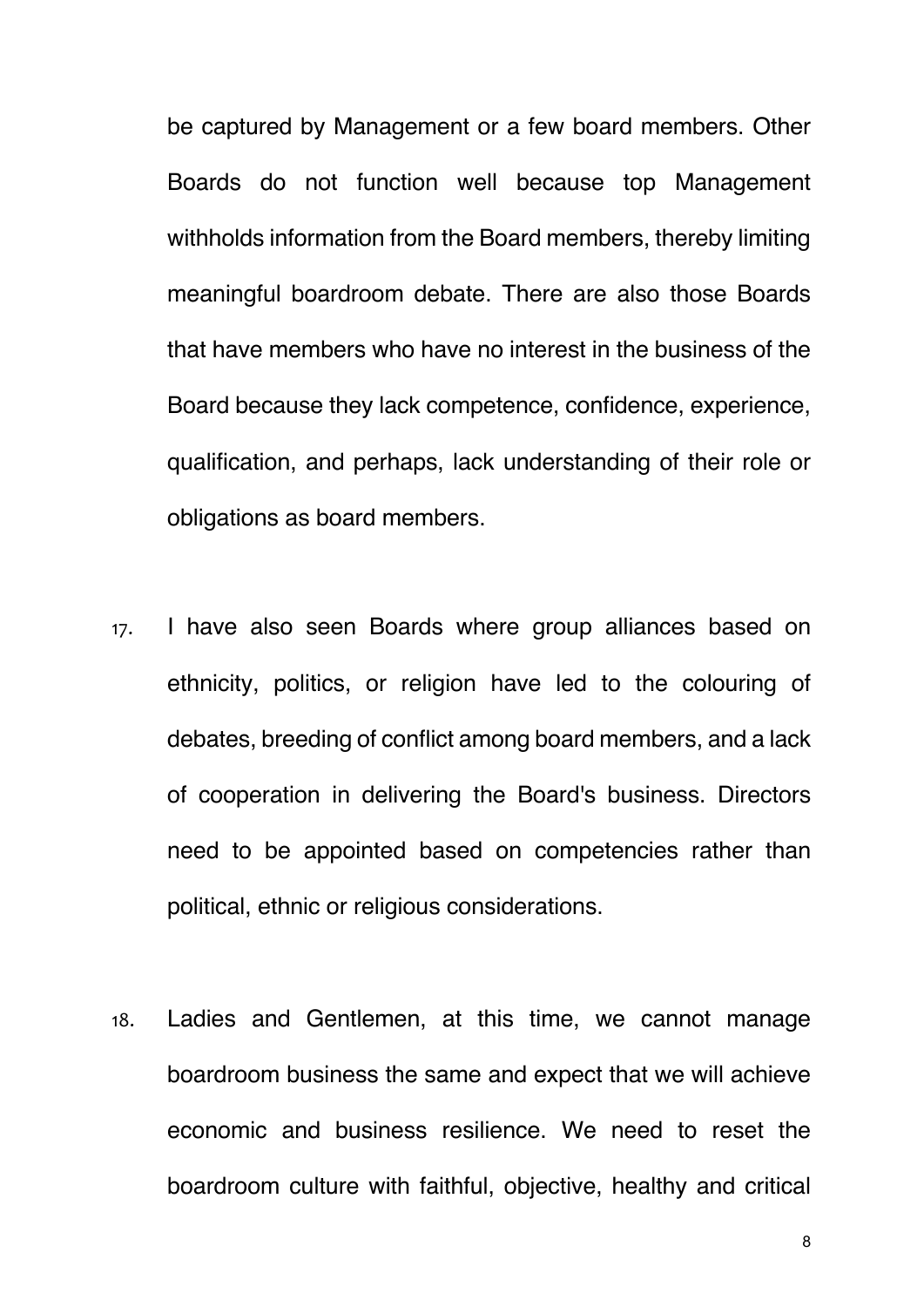debates to speak to the needs of our contemporary post-COVID-19 business world. Certainly, the days of sleeping, snoring and agenda pushing directors should be over!

- 19. I would also like to remind you that our businesses have social responsibility to the good people of Ghana and specifically in the communities in which we operate. In recent times, the mantra has been Corporate Social Responsibility. But the question is, how committed are we to take up this responsibility of ensuring that the communities benefit from our activities? I invite corporate Ghana to give generously and meaningfully to society because it is a business imperative to do so and not a favour! The Board must not fail in this regard.
- 20. I would also like to emphasize the need to include a reasonable number of competent women on Boards. I have had the privilege of working with some wonderful women, such as Mrs. Cecilia Cofie (Domod Industries) on the Tema Oil Refinery Limited Board; Mrs. Villars (Camelot Ghana Limited) on the Merchant Bank Limited Board; Mrs. Helen Lokko on the Ghana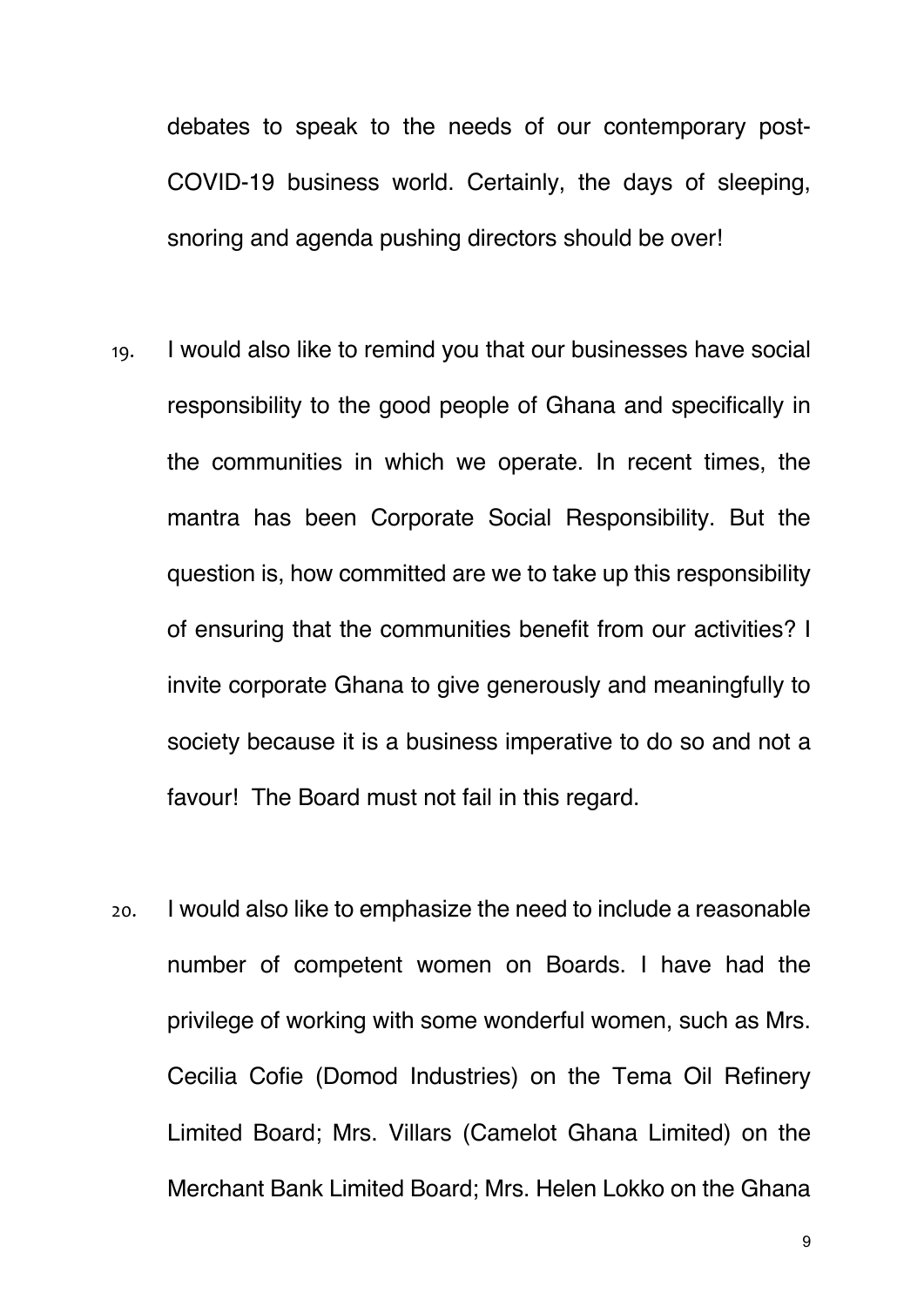Commercial Bank Board, and Ms. Nana Adjoa Hackman on the GNPC Board.

- 21. I have come to one happy conclusion. Based on my experiences, generally, it is an excellent asset to Boardroom culture to have competent women on Boards. They are a moderating influence when debates are heated. They provide cautious approaches to issues and deliver their positions gracefully. They engage in pre-meeting consultations to generate consensus but are not easily convinced to support motions that they do not believe in. Overall, they are extremely fair and firm on disciplinary issues.
- 22. Ladies and Gentlemen, I am not talking about single female representation or mere tokenism, but the inclusion of a reasonable number of competent women on our Boards. The wonderful women I listed above were not just women but competent, knowledgeable and skilful. I encourage you to balance gender in your Boardrooms and you will find, as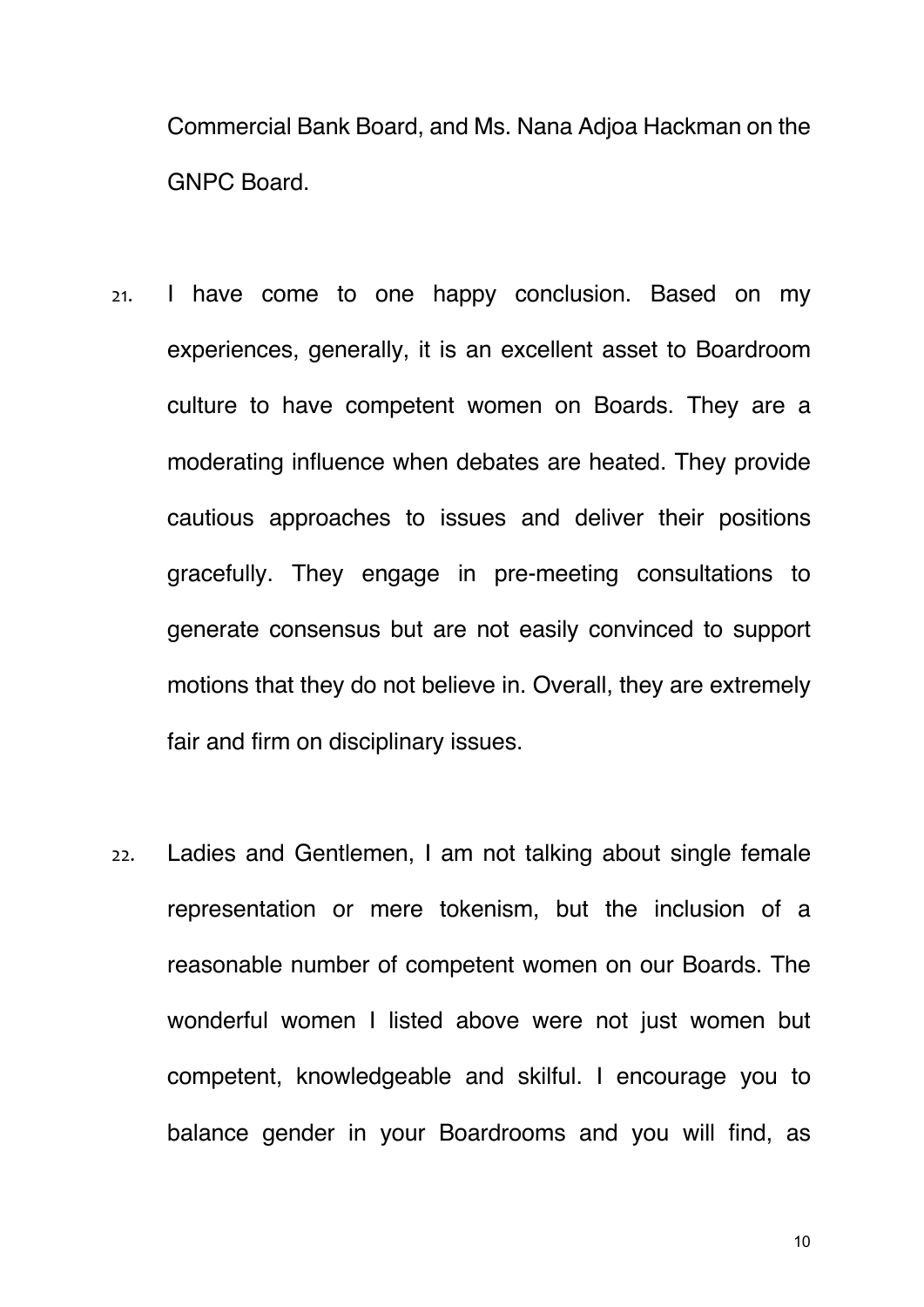established by empirical research, that your business will grow to achieve the resilience we all need.

- 23. Committing resources to technology infrastructure and for the training of user employees is a necessity; else, digitization will only be lip service. Some businesses are not very keen on spending money to retrain staff, sometimes for the fear that after acquiring skills and knowledge, such trained employees may leave the business for greener pastures. But, friends, we cannot work with this dangerous posture. We need to invest in improving the skills set of our workforce so that our business will grow and achieve the resilience required.
- 24. We should remember that COVID-19 changed how we live, work and do business. If our staff are not retrained to do business using technology, and if they lack the necessary equipment to work with, our business will lose its significance in the world. Work is now by a touch of a button, and we should give our working staff the opportunity to engage in the business. Budget and commit financial resources to procure technology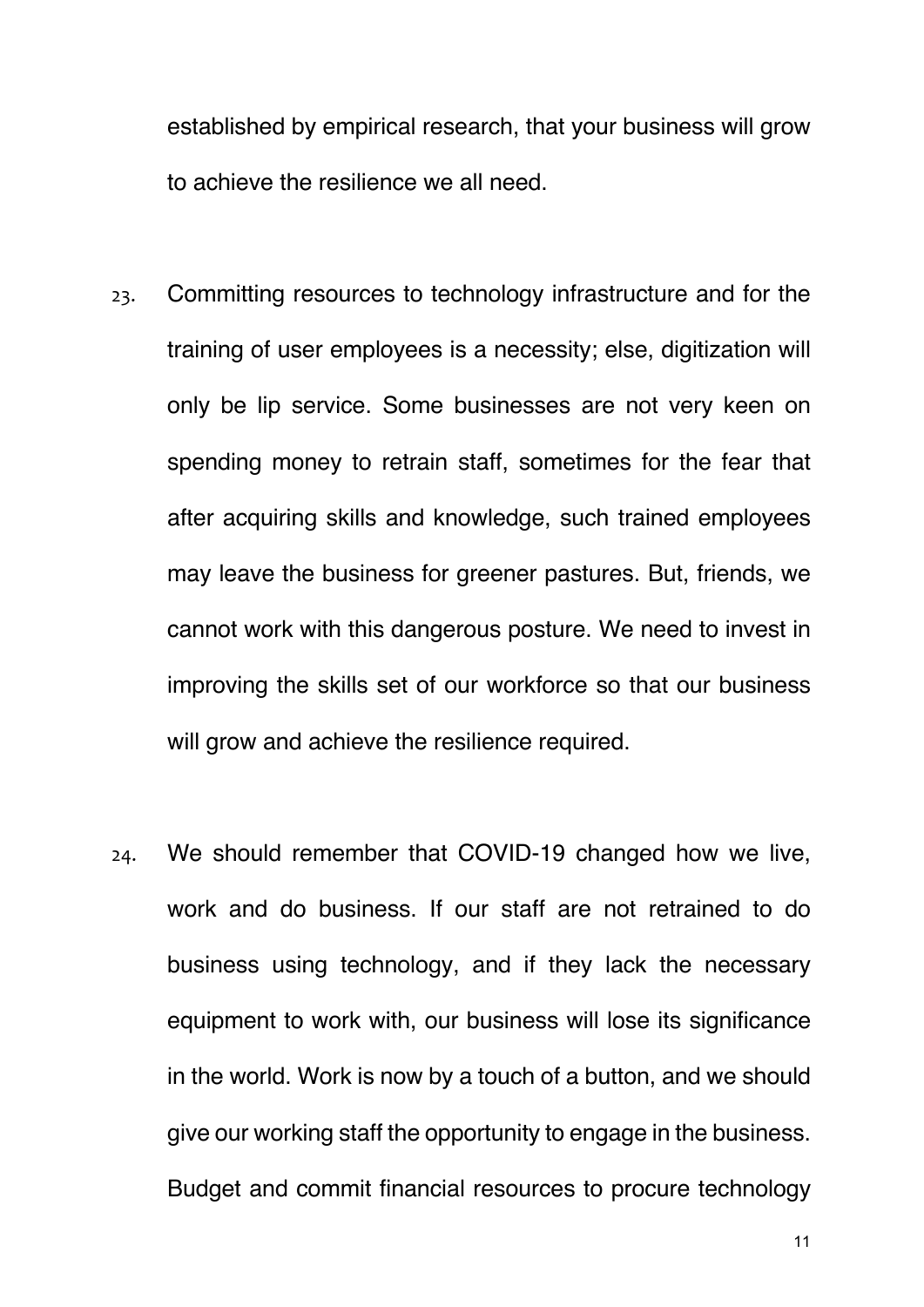and retrain your workforce to achieve business and economic resilience.

- 25. Ladies and gentlemen, Digitization is key to the future of businesses and our society at large. Resetting the corporate governance agenda post-Covid-19 will require strong, fearless and competent leadership. I would like to take this opportunity to implore all business leaders to initiate this discussion in their various workplaces. Business leaders must become more proactive in adopting and implementing digital solutions. On this journey, we should ensure the right board culture, maintain a commitment to society, install a board with diverse competencies and a decent number of female representations, provide financial resources to acquire the needed technological infrastructure, and train employees.
- 26. I encourage us all to freely share ideas in the various discussions we will have at this Summit, and to remember at all times, that the success of our organizations depends, to a large extent, on us. Now is the time, more than ever, to encourage